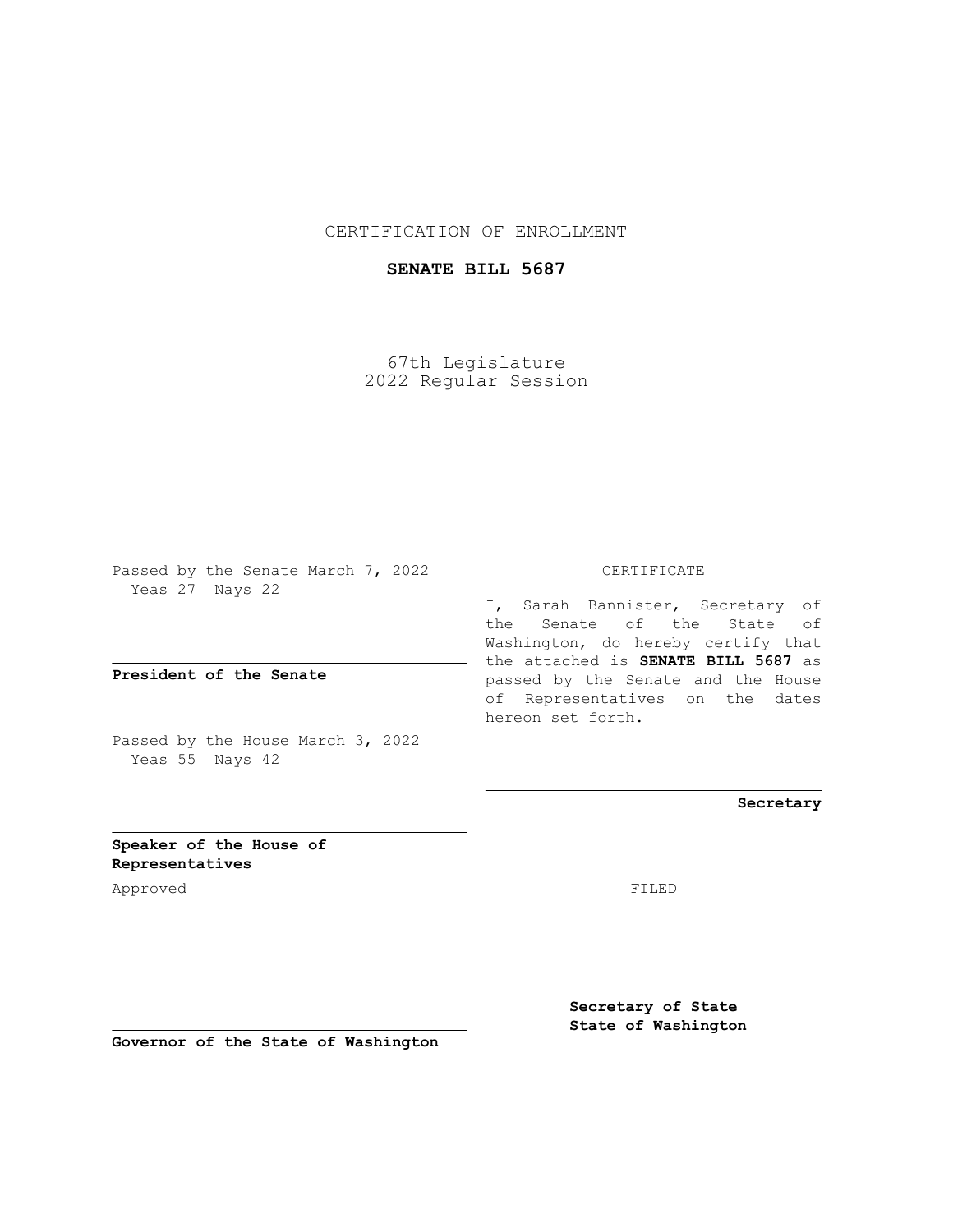## **SENATE BILL 5687**

AS AMENDED BY THE HOUSE

Passed Legislature - 2022 Regular Session

## **State of Washington 67th Legislature 2022 Regular Session**

**By** Senators C. Wilson, Liias, Billig, Das, Nguyen, Pedersen, Saldaña, and Stanford

Prefiled 01/05/22. Read first time 01/10/22. Referred to Committee on Transportation.

1 AN ACT Relating to certain traffic safety improvements; amending 2 RCW 46.61.415 and 46.61.405; and reenacting and amending RCW 46.61.250.3

4 BE IT ENACTED BY THE LEGISLATURE OF THE STATE OF WASHINGTON:

5 **Sec. 1.** RCW 46.61.415 and 2013 c 264 s 1 are each amended to read as follows:6

 (1) Whenever local authorities in their respective jurisdictions determine on the basis of an engineering and traffic investigation that the maximum speed permitted under RCW 46.61.400 or 46.61.440 is greater or less than is reasonable and safe under the conditions found to exist upon a highway or part of a highway, the local authority may determine and declare a reasonable and safe maximum 13 limit thereon which

14 (a) Decreases the limit at intersections; or

15 (b) Increases the limit but not to more than ((sixty)) 60 miles 16 per hour; or

17 (c) Decreases the limit but not to less than ((twenty)) 20 miles 18 per hour.

19 (2) Local authorities in their respective jurisdictions shall 20 determine by an engineering and traffic investigation the proper 21 maximum speed for all arterial streets and shall declare a reasonable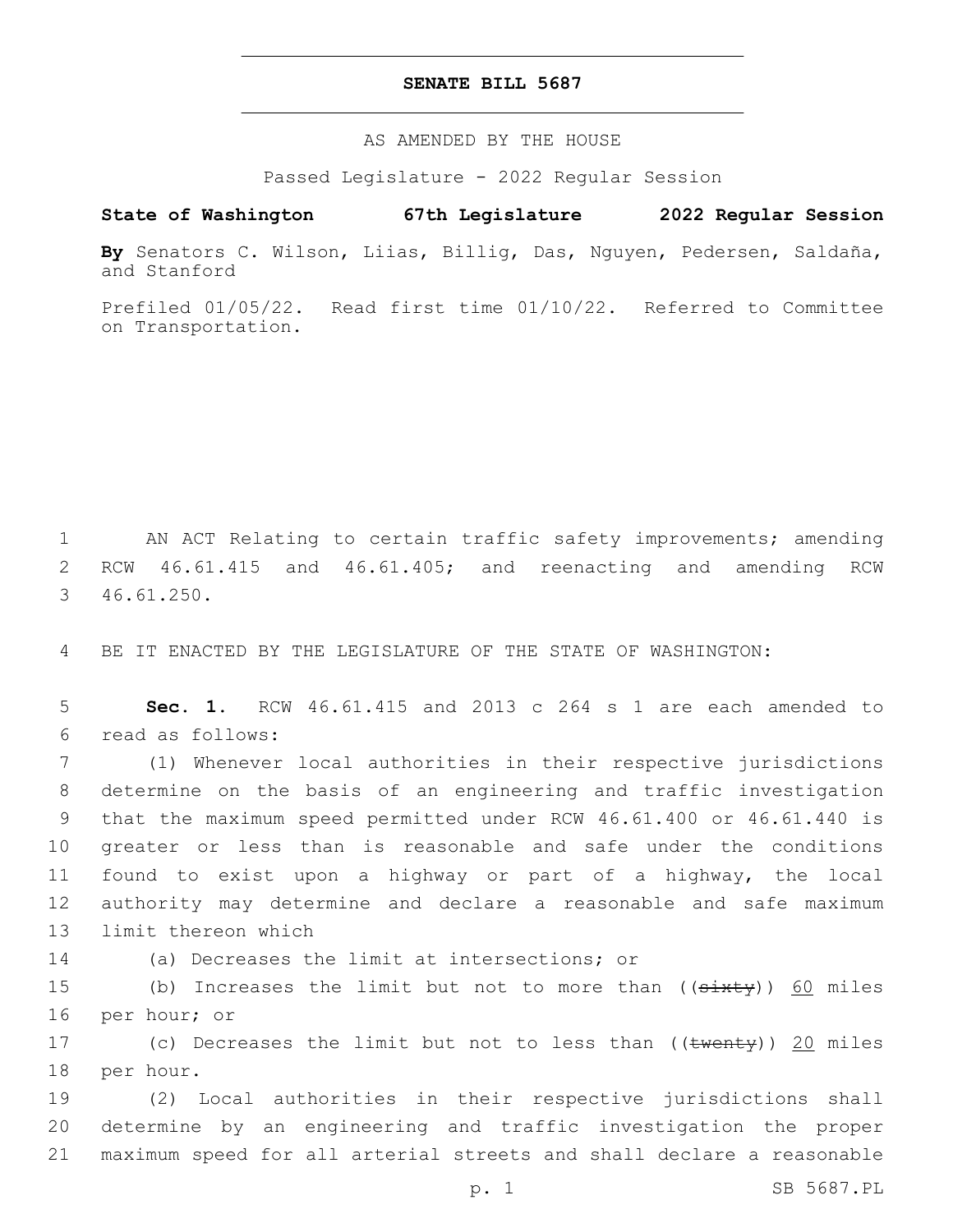and safe maximum limit thereon which may be greater or less than the maximum speed permitted under RCW 46.61.400(2) but shall not exceed (( $\frac{3x+y}{50}$  miles per hour.

 (3)(a) ((Cities and towns)) Local authorities in their respective 5 jurisdictions may establish a maximum speed limit of ((twenty)) 20 6 miles per hour on a nonarterial highway( $(\tau)$ ) or part of a nonarterial highway((, that is within a residence district or business 8 district)).

9 (b) A speed limit established under this subsection by a ((eity 10 or town)) local authority does not need to be determined on the basis 11 of an engineering and traffic investigation if the ((city or town)) local authority has developed procedures regarding establishing a maximum speed limit under this subsection. Any speed limit established under this subsection may be canceled within one year of its establishment, and the previous speed limit reestablished, without an engineering and traffic investigation. This subsection 17 does not otherwise affect the requirement that ((eities and towns)) local authorities conduct an engineering and traffic investigation to 19 determine whether to increase speed limits.

 (c) When establishing speed limits under this subsection, 21 ((cities and towns)) local authorities shall consult the manual on uniform traffic control devices as adopted by the Washington state 23 department of transportation.

 (4) The secretary of transportation is authorized to establish speed limits on county roads and city and town streets as shall be necessary to conform with any federal requirements which are a prescribed condition for the allocation of federal funds to the 28 state.

 (5) Any altered limit established as hereinbefore authorized shall be effective when appropriate signs giving notice thereof are erected. Such maximum speed limit may be declared to be effective at 32 all times or at such times as are indicated upon such signs; and differing limits may be established for different times of day, different types of vehicles, varying weather conditions, and other factors bearing on safe speeds, which shall be effective when posted 36 upon appropriate fixed or variable signs.

 (6) Any alteration of maximum limits on state highways within incorporated cities or towns by local authorities shall not be effective until such alteration has been approved by the secretary of 40 transportation.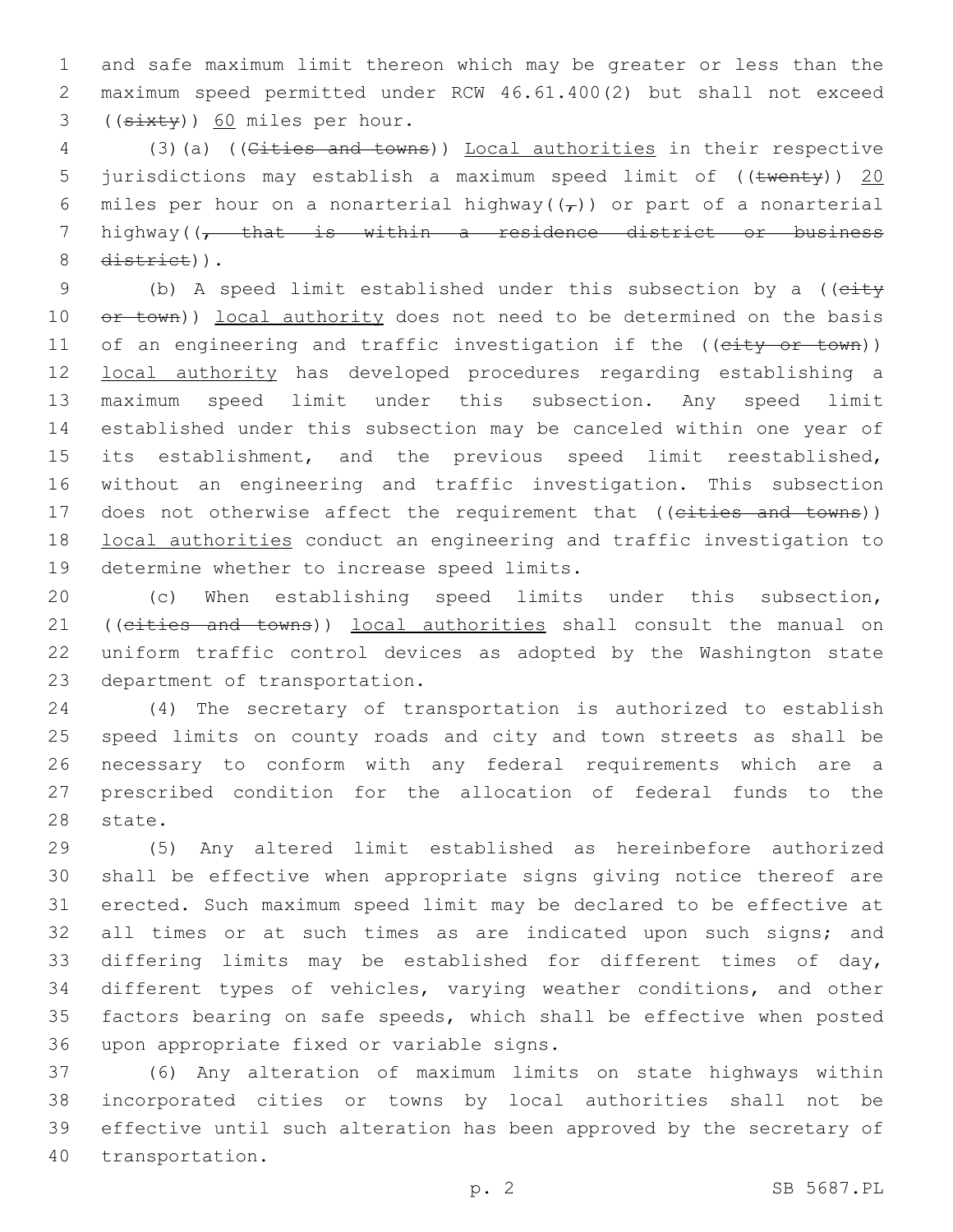**Sec. 2.** RCW 46.61.405 and 1987 c 397 s 3 are each amended to 2 read as follows:

 (1) Whenever the secretary of transportation shall determine upon the basis of an engineering and traffic investigation that any maximum speed hereinbefore set forth is greater than is reasonable or safe with respect to a state highway under the conditions found to exist at any intersection or upon any other part of the state highway system or at state ferry terminals, or that a general reduction of any maximum speed set forth in RCW 46.61.400 is necessary in order to comply with a national maximum speed limit, the secretary may determine and declare a reasonable and safe lower maximum limit or a lower maximum limit which will comply with a national maximum speed limit, for any state highway, the entire state highway system, or any portion thereof, which shall be effective when appropriate signs 15 giving notice thereof are erected. The secretary may also fix and regulate the speed of vehicles on any state highway within the maximum speed limit allowed by this chapter for special occasions including, but not limited to, local parades and other special events. Any such maximum speed limit may be declared to be effective 20 at all times or at such times as are indicated upon the said signs; 21 and differing limits may be established for different times of day, different types of vehicles, varying weather conditions, and other factors bearing on safe speeds, which shall be effective (a) 24 ( $(\{\{\{\}\})$ ) when posted upon appropriate fixed or variable signs or (b) 25 ( $(\{\{\{2\}\})$ ) if a maximum limit is established for auto stages which is lower than the limit for automobiles, the auto stage speed limit 27 shall become effective ((thirty)) 30 days after written notice 28 thereof is mailed in the manner provided in ((subsection (4) of)) RCW 46.61.410 $(4)$ , as now or hereafter amended.

 (2) The secretary of transportation may establish a maximum speed limit of 20 miles per hour on a nonarterial state highway, or part of a nonarterial state highway, without a determination made on the basis of an engineering and traffic investigation, subject to the conditions described in RCW 46.61.415(3).

 **Sec. 3.** RCW 46.61.250 and 2019 c 403 s 9 and 2019 c 214 s 14 are 36 each reenacted and amended to read as follows:

 (1) Where sidewalks are provided and are accessible, it is unlawful for any pedestrian to walk or otherwise move along and upon an adjacent roadway. Where sidewalks are provided but wheelchair